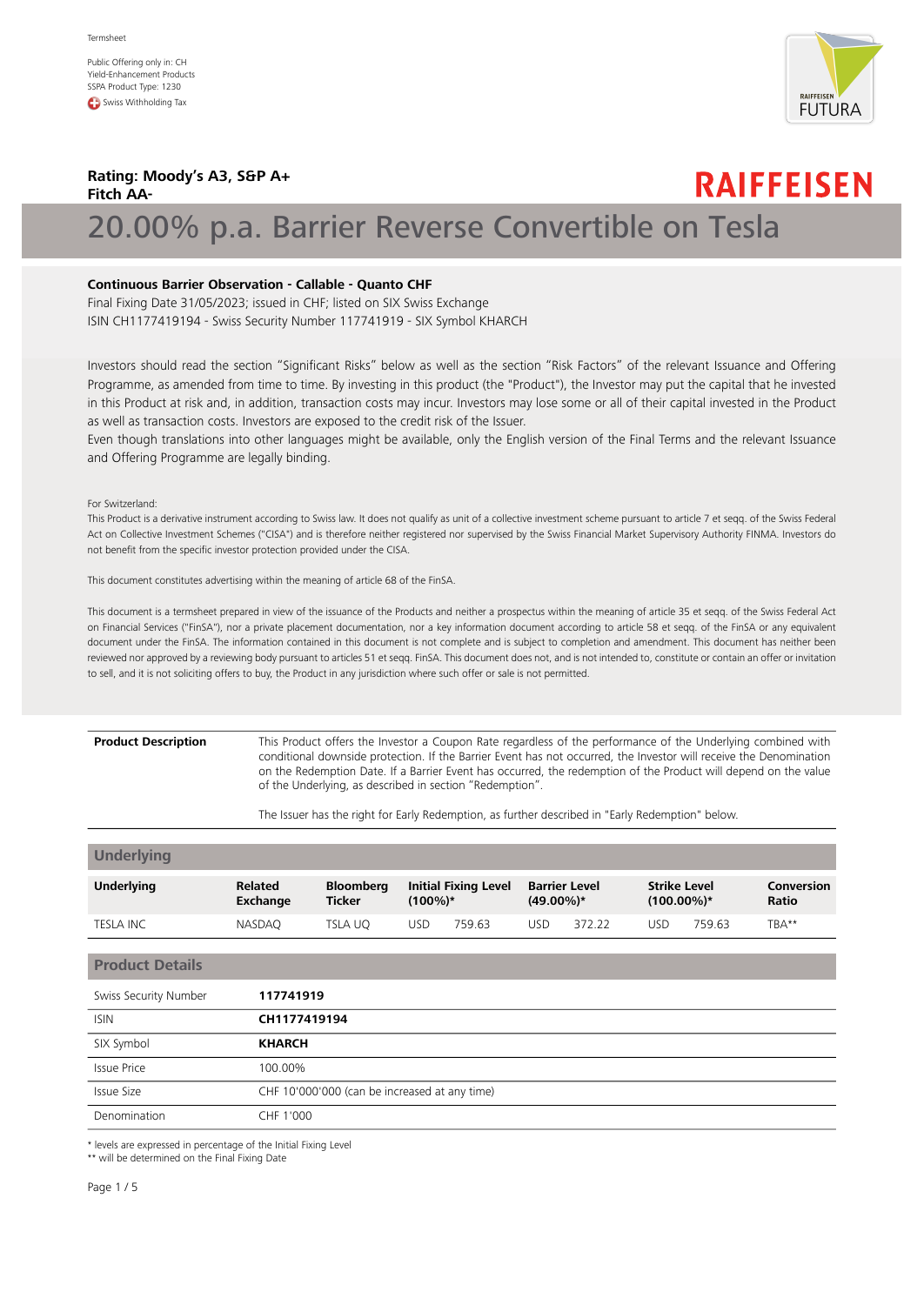| Settlement Currency                                        | CHF                                                        |                                                                                                                                                                                                                                   |                              |                                                                                                                                                                                                                                                                                                                                                          |
|------------------------------------------------------------|------------------------------------------------------------|-----------------------------------------------------------------------------------------------------------------------------------------------------------------------------------------------------------------------------------|------------------------------|----------------------------------------------------------------------------------------------------------------------------------------------------------------------------------------------------------------------------------------------------------------------------------------------------------------------------------------------------------|
| <b>Currency Protection</b>                                 | Quanto CHF                                                 |                                                                                                                                                                                                                                   |                              |                                                                                                                                                                                                                                                                                                                                                          |
| Coupon Rate                                                | 20.00% p.a.<br>Interest Component                          | The Coupon Rate is split in two components for Swiss taxation purposes:<br>Option Premium Component                                                                                                                               | $0.00\%$ p.a.<br>20.00% p.a. |                                                                                                                                                                                                                                                                                                                                                          |
| Coupon Amount(s) and Coupon<br>Payment Date(s)             |                                                            | In case no Early Redemption has occurred, the following applies. The Coupon Amount(s) per Product will be paid<br>in the Settlement Currency on the respective Coupon Payment Date(s). Following Business Day Convention applies. |                              |                                                                                                                                                                                                                                                                                                                                                          |
|                                                            |                                                            | CHF 50.00 paid on 07/09/2022<br>CHF 50.00 paid on 07/12/2022<br>CHF 50.00 paid on 07/03/2023<br>CHF 50.00 paid on 07/06/2023                                                                                                      |                              |                                                                                                                                                                                                                                                                                                                                                          |
| <b>Dates</b>                                               |                                                            |                                                                                                                                                                                                                                   |                              |                                                                                                                                                                                                                                                                                                                                                          |
| Subscription Start Date                                    | 20/05/2022                                                 |                                                                                                                                                                                                                                   |                              |                                                                                                                                                                                                                                                                                                                                                          |
| Subscription End Date                                      |                                                            | 27/05/2022 15:00 CEST                                                                                                                                                                                                             |                              |                                                                                                                                                                                                                                                                                                                                                          |
| Initial Fixing Date                                        | 27/05/2022                                                 |                                                                                                                                                                                                                                   |                              |                                                                                                                                                                                                                                                                                                                                                          |
| <b>Issue Date</b>                                          | 07/06/2022                                                 |                                                                                                                                                                                                                                   |                              |                                                                                                                                                                                                                                                                                                                                                          |
| First Exchange Trading Date                                |                                                            | 07/06/2022 (anticipated)                                                                                                                                                                                                          |                              |                                                                                                                                                                                                                                                                                                                                                          |
| Last Trading Day/Time                                      |                                                            | 31/05/2023 / Exchange market close                                                                                                                                                                                                |                              |                                                                                                                                                                                                                                                                                                                                                          |
| Final Fixing Date                                          | 31/05/2023 (subject to Market Disruption Event provisions) |                                                                                                                                                                                                                                   |                              |                                                                                                                                                                                                                                                                                                                                                          |
| Redemption Date                                            |                                                            | 07/06/2023 (subject to Settlement Disruption Event provisions)                                                                                                                                                                    |                              |                                                                                                                                                                                                                                                                                                                                                          |
| Early Redemption Observation<br>and Early Redemption Dates |                                                            | <b>Early Redemption Observation Date</b>                                                                                                                                                                                          |                              | <b>Early Redemption Date</b>                                                                                                                                                                                                                                                                                                                             |
|                                                            | $\mathbf{1}$                                               | 30/11/2022                                                                                                                                                                                                                        |                              | 07/12/2022                                                                                                                                                                                                                                                                                                                                               |
|                                                            | 2                                                          | 28/02/2023                                                                                                                                                                                                                        |                              | 07/03/2023                                                                                                                                                                                                                                                                                                                                               |
|                                                            |                                                            |                                                                                                                                                                                                                                   |                              | If any of the above-mentioned Early Redemption Observation Dates is not an Exchange Business Day for an Underlying,<br>the next following Exchange Business Day for that Underlying shall be the respective Early Redemption Observation<br>Date General Terms and Conditions annly also to the Early Redemntion Observation Dates as if they were Final |

Date. General Terms and Conditions apply also to the Early Redemption Observation Dates as if they were Final Fixing Dates. If any of the above-mentioned Early Redemption Dates is not a Business Day, the next following Business Day will apply.

## **Redemption**

In case no Early Redemption has occurred, the following applies. The Coupon Amount(s) per Product will be paid in any case at the respective Coupon Payment Date(s). In addition the Investor is entitled to receive from the Issuer on the Redemption Date per Product:

| Scenario 1           | If a Barrier Event has NOT occurred, the Investor will receive a Cash Settlement in the Settlement Currency equal to:<br>Denomination                                                                                                                                                                                                                                                                                                                                                                                                                                                 |
|----------------------|---------------------------------------------------------------------------------------------------------------------------------------------------------------------------------------------------------------------------------------------------------------------------------------------------------------------------------------------------------------------------------------------------------------------------------------------------------------------------------------------------------------------------------------------------------------------------------------|
| Scenario 2           | If a Barrier Event has occurred and<br>If the Final Fixing Level is at or below the Strike Level, the Investor will receive a round number (i.e. Conversion<br>a <sub>z</sub><br>Ratio) of the Underlying per Product. Any potential fractional Conversion Ratio entitlements (Fraction of<br>Underlyings) will be paid in cash based on the Final Fixing Level. Fractions of Underlyings will not be<br>cumulated.<br>b.<br>If the Final Fixing Level is above the Strike Level, the Investor will receive a Cash Settlement in the Settlement<br>Currency equal to:<br>Denomination |
| Initial Fixing Level | Official close of the Underlying on the Initial Fixing Date on the Related Exchange, as determined by the Calculation<br>Agent.                                                                                                                                                                                                                                                                                                                                                                                                                                                       |
| Final Fixing Level   | Official close of the Underlying on the Final Fixing Date on the Related Exchange, as determined by the Calculation<br>Agent.                                                                                                                                                                                                                                                                                                                                                                                                                                                         |
| <b>Barrier Event</b> | A Barrier Event shall be deemed to occur if at any time on any Exchange Business Day during the Barrier Observation<br>Period the level of the Underlying's price has been traded at or below the Barrier Level, as reasonably determined<br>by the Calculation Agent.                                                                                                                                                                                                                                                                                                                |
| Early Redemption     | On each Early Redemption Observation Date, the Issuer has the right, but not the obligation to call all Products for<br>Early Redemption on the respective Early Redemption Date.                                                                                                                                                                                                                                                                                                                                                                                                     |
|                      | On the respective Early Redemption Date the Investor will receive a Cash Settlement in the Settlement Currency<br>equal to the Denomination, plus the Coupon Amount for the respective Coupon Payment Date. No further payments<br>will be made thereafter.                                                                                                                                                                                                                                                                                                                           |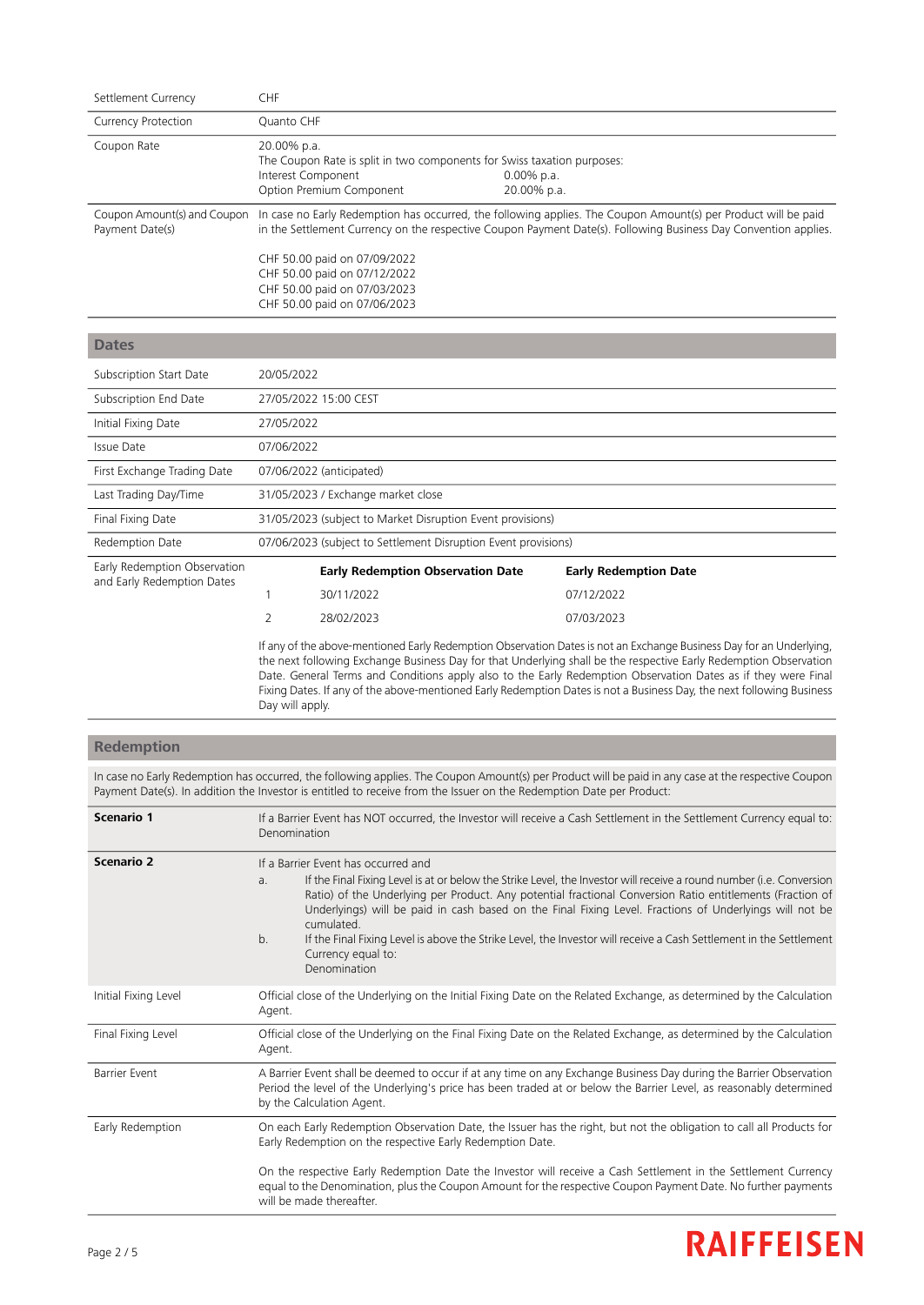| Barrier Observation Period | 27/05/2022 - 31/05/2023                                                                                                                                                                                                                                                                                                                                                                                               |
|----------------------------|-----------------------------------------------------------------------------------------------------------------------------------------------------------------------------------------------------------------------------------------------------------------------------------------------------------------------------------------------------------------------------------------------------------------------|
| Conversion Ratio           | Denomination divided by the Strike Level which is expressed as absolute value in the relevant Underlying currency<br>and converted where necessary into the Settlement Currency using the FX Rate.                                                                                                                                                                                                                    |
| <b>FX Rate</b>             | The foreign exchange rate to be used for the conversion of the relevant Underlying currency into the Settlement<br>Currency which appears on the Bloomberg page "BFIX" on the Final Fixing Date at 10 a.m. local time New York,<br>respectively for Underlyings with the Related Exchange located in the Asia-Pacific region at 4 p.m. local time Hong<br>Kong and as reasonably determined by the Calculation Agent. |

### **General Information**

| Issuer                       | Raiffeisen Switzerland Cooperative, St. Gallen, Switzerland<br>(Rating: Moody's A3, Standard & Poor's A+, Fitch AA-, Supervisory Authority: FINMA)                                                                                                                                                                                                                                                   |
|------------------------------|------------------------------------------------------------------------------------------------------------------------------------------------------------------------------------------------------------------------------------------------------------------------------------------------------------------------------------------------------------------------------------------------------|
| Lead Manager                 | Raiffeisen Switzerland Cooperative, St. Gallen, Switzerland                                                                                                                                                                                                                                                                                                                                          |
| Calculation Agent            | Raiffeisen Switzerland Cooperative, St. Gallen, Switzerland                                                                                                                                                                                                                                                                                                                                          |
| Paying Agent                 | Raiffeisen Switzerland Cooperative, St. Gallen, Switzerland                                                                                                                                                                                                                                                                                                                                          |
| Distribution Fees            | Up to 1.00% (incl. VAT, if any. Reference is made to section "Remunerations to Third Parties" herein and to the<br>General Terms and Conditions of the Programme.)                                                                                                                                                                                                                                   |
| Listing/Exchange             | SIX Swiss Exchange AG; traded on SIX Swiss Exchange - Structured Products<br>There is no obligation of the Issuer and/or the Lead Manager or any third party to list the Product or apply for<br>admission to trading at issuance or during the term of the Product. In case of a listed/admitted Product, there is no<br>obligation to maintain a listing/admission during the term of the Product. |
| Secondary Market             | Daily price indications will be available from 09:15 - 17:15 CET on www.raiffeisen.ch/structuredproducts, Refinitiv<br>[SIX Symbol]=LEOZ or [ISIN]=LEOZ and Bloomberg [ISIN] Corp.                                                                                                                                                                                                                   |
| Quoting Type                 | Secondary market prices are quoted dirty; accrued interest is included in the prices.                                                                                                                                                                                                                                                                                                                |
| Quotation Type               | Secondary market prices are quoted in percentage.                                                                                                                                                                                                                                                                                                                                                    |
| Coupon Day Count Convention  | 30/360; Unadjusted; Accruing during each coupon period (including start and excluding end date).                                                                                                                                                                                                                                                                                                     |
| Settlement Type(s)           | Cash Settlement or Delivery of Underlying                                                                                                                                                                                                                                                                                                                                                            |
| Minimum Investment           | CHF 1'000                                                                                                                                                                                                                                                                                                                                                                                            |
| Minimum Trading Lot          | CHF 1'000                                                                                                                                                                                                                                                                                                                                                                                            |
| Clearing                     | SIX SIS Ltd, Euroclear, Clearstream                                                                                                                                                                                                                                                                                                                                                                  |
| Depository                   | SIX SIS Ltd                                                                                                                                                                                                                                                                                                                                                                                          |
| Public Offering only in      | Switzerland                                                                                                                                                                                                                                                                                                                                                                                          |
| Form                         | Uncertificated Securities                                                                                                                                                                                                                                                                                                                                                                            |
| Governing Law / Jurisdiction | Swiss / Zurich                                                                                                                                                                                                                                                                                                                                                                                       |

The definition "Issuing Party/Parties" as used herein, means the Issuer, as indicated in section "General Information".

| <b>Taxation Switzerland</b>                                                             |                                                                                                                                                                                                                                                                                                                                                                                                                                                                                                                                                        |
|-----------------------------------------------------------------------------------------|--------------------------------------------------------------------------------------------------------------------------------------------------------------------------------------------------------------------------------------------------------------------------------------------------------------------------------------------------------------------------------------------------------------------------------------------------------------------------------------------------------------------------------------------------------|
| Swiss Federal Stamp Duty                                                                | Secondary market transactions are not subject to Swiss stamp duty. The possible Delivery of the Underlying may be<br>subject to Swiss stamp duty.                                                                                                                                                                                                                                                                                                                                                                                                      |
| Swiss Federal Income Tax<br>(for private investors with tax<br>domicile in Switzerland) | For private investors with tax domicile in Switzerland holding the Product as part of their private property, the Interest<br>Component of the coupon on the respective payment date(s) is subject to the Federal Direct Tax. The Option Premium<br>Component is considered as a capital gain and is therefore tax exempt for such Investors.<br>The tax treatment regarding the cantonal and communal income taxes can differ from the tax treatment regarding<br>the Federal Direct Tax. But in general the income tax treatments are corresponding. |
| Swiss Withholding Tax                                                                   | The following part(s) of the Product is/are subject to the Swiss Withholding Tax: the Interest Component of the<br>coupon on its respective payment date.                                                                                                                                                                                                                                                                                                                                                                                              |
|                                                                                         |                                                                                                                                                                                                                                                                                                                                                                                                                                                                                                                                                        |

The tax information provided herein is a non-binding summary and only provides a general overview of the potential Swiss tax consequences linked to this Product at the time of issue. Tax laws and tax interpretation may change at any time, possibly with retroactive effect.

Investors and prospective Investors are advised to consult with their tax advisers with respect to the Swiss tax consequences of the purchase, ownership, disposition, lapse or exercise or redemption of a Product in light of their particular circumstances. The Issuing Parties and the Lead Manager hereby expressly exclude any liability in respect of any possible tax implications.

### **Information with regards to FATCA (Foreign Account Tax Compliance Act)**

Any payment under this Product may be subject to withholding tax (such as, inter alia, withholding related to FATCA or 871(m) of the US Tax Code). Any payments due under this Product are net of such tax. If an amount in respect of Section 871(m) of the U.S. Tax Code were to be deducted or withheld from interest, principal or other payments on the Products, none of the Issuer, any Paying Agent or any other person would be required to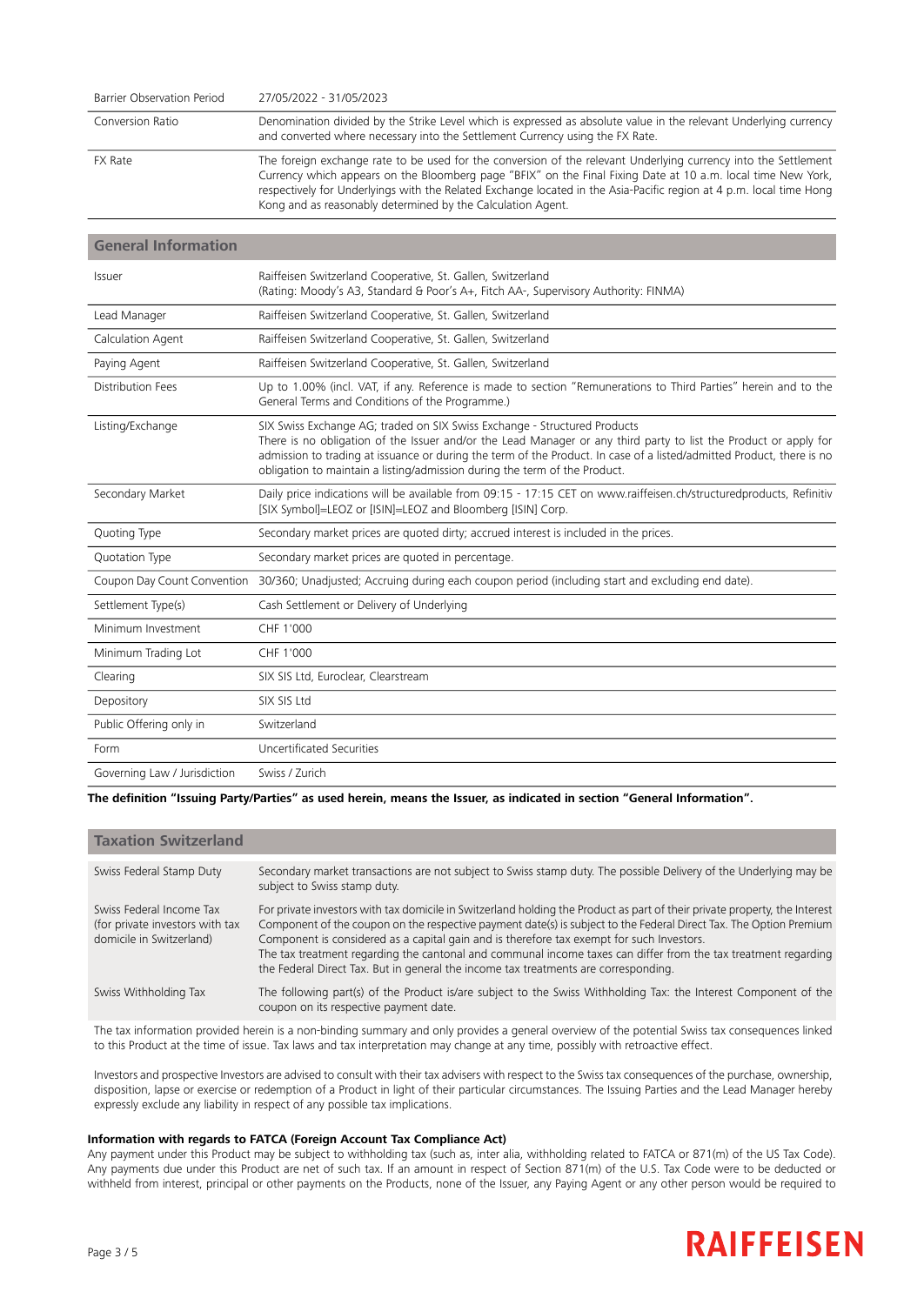pay additional amounts as a result of the deduction or withholding of such tax, i.e. the Investor would receive a significant lower amount than he would have received without such deduction or withholding.

### **Product Documentation**

It is intended that the Products will be issued under a base prospectus ("Base Prospectus") as per article 45 FinSA approved by SIX Exchange Regulation AG ("SIX Exchange Regulation") in its capacity as Swiss Prospectus Office. Only the Final Terms, which will be available no later than on the Issue Date, together with the Base Prospectus of the relevant Issuance and Offering Programme (the "Programme") dated 08 November 2021 containing all further relevant terms and conditions, shall form the entire and legally binding documentation for this Product ("Product Documentation"). The Final Terms will be registered with SIX Exchange Regulation in its capacity as Swiss Prospectus Office. The Final Terms should always be read together with the Base Prospectus. Definitions used in this Termsheet, but not defined herein, shall have the meaning given to them in the Final Terms and the Base Prospectus. Even though a translation into other languages might be available, only the English version of the Final Terms jointly with the Base Prospectus are legally binding.

The Products may be offered, sold or advertised, directly or indirectly, in Switzerland to retail clients (Privatkundinnen und -kunden) in the meaning of the FinSA ("Retail Clients") in accordance with the FinSA.

A Swiss key information document / key information document in accordance with Regulation (EU) No 1286/2014 (PRIIPs Regulation) has been prepared in relation to the Products and may be obtained, free of

charge, upon request from the Lead Manager (see the contact details below).

Notices to Investors in connection with this Product shall be validly given in accordance with the terms and conditions of the Programme. In addition, any changes with regard to the terms and conditions of this Product will be published on the relevant Termsheet on www.raiffeisen.ch/structuredproducts, or for listed products, in any other form as permitted by the rules and regulations of the SIX Exchange Regulation AG. Notices to Investors relating to the Issuing Parties will be published on www.raiffeisen.ch/structuredproducts and/or on the web page of the respective Issuing Party.

Insofar as this publication contains information relating to a Packaged Retail and Insurance-based Investment Product (PRIIP), a Key Information Document in accordance with Regulation (EU) No 1286/2014 (PRIIPs Regulation) is available and can be obtained from www.priipkidportal.com.

During the whole term of this Product, the Product Documentation can be ordered free of charge from the Lead Manager Raiffeisen Switzerland Cooperative, The Circle 66, 8058 Zurich-Airport (Switzerland), via telephone (+41 (0)44 226 72 20\*) or via e-mail (structuredproducts@raiffeisen.ch). Please note that all calls made to numbers marked with an asterisk (\*) are recorded.

## **Significant Risks**

Prospective Investors should ensure that they fully understand the nature of this Product and the extent of their exposure to risks and they should consider the suitability of this Product as an investment in the light of their own circumstances and financial condition. Products involve a high degree of risk, including the potential risk of expiring worthless. Potential Investors should be prepared in certain circumstances to sustain a total loss of the capital invested to purchase this Product as well as the transaction costs. Prospective Investors shall consider the following important risk factors and read the section "Risikofaktoren" of the Programme for details on all other risk factors to be considered.

This is a structured product involving derivative components. Investors should make sure that their advisors have verified that this Product is suitable for their portfolio taking into account the investor's financial situation, investment experience and investment objectives.

The terms and conditions of the Product may be subject to adjustments during the lifetime of the Product as set out in the Programme.

**Product Specific Risks**: To the extent that this Product is not capital protected, investors may lose some or all of their investment as well as the transaction costs as they are fully exposed to the performance of the Underlyings. The Product does not confer any claim to receive rights and/or payments of the Underlying, such as dividend payments, unless explicitly stated in the documentation governing the Product. Please refer to the Product Documentation as regards the further Product specific risk factors to be taken into account.

**Issuer Risk**: Investors are exposed to the credit risk of the Issuer. If the Issuer is not able to make a payment or becomes insolvent, investors could lose some or all of their investment.

**Market Risk**: Market risk may have a negative impact on the value of and the return on an investment in the Product. Market risk is the risk associated with the effect of changes in market factors such as interest and foreign exchange rates, equity and commodity prices, credit spreads or implied volatilities, on the value of assets and liabilities held for both the short and long term. Market risk may also lead to an early redemption of the Product (e.g. in the event of a hedging disruption).

**Liquidity Risk**: The Issuer or, as the case may be, the guarantor or a third party appointed by the Issuer or guarantor, if any, intends to act as market maker in relation to the Product and it will use commercially reasonable efforts to provide indicative bid and offer prices for the Product on a regular basis under normal market conditions. However, such market maker does not have an obligation to provide prices for the Product. Liquidity of the Product in the secondary market may be limited and an active trading market for the Product may not develop. Accordingly, investors may not be able to sell their Product.

**Currency Risk**: If the investor's reference currency is different from the currency, in which the Product is denominated, the investor bears the currency risk between the two currencies. The fluctuations in exchange rates could have an adverse effect on the value of or return on an investment in the Product, even if the redemption amount would otherwise provide for a positive return. If the Underlyings are calculated in a currency different from the Currency of the Product, the conversion into the Currency of the Product will be carried out at the relevant exchange rate.

**Early Termination and Reinvestment Risk**: The Product may be redeemed prior to its maturity (be it by declaration of the issuer or as a result of certain events specified in the terms of the Product) and investors must consider that in case of such an early redemption, investors will not receive any further coupon payments after the occurrence of the early redemption and the early redemption amount may be significantly below the issue / purchase price paid and the redemption amount payable at maturity. Investors may not be able to reinvest the early redemption amount in a financial instrument with the same profit potential and additional transaction costs may be incurred as a consequence of a reinvestment of the early redemption amount.

**Illiquidity of Underlying**: One or, if applicable, more of the Underlyings might be or become illiquid over the life time of the Product. Illiquidity of an Underlying might lead to larger bid/offer spreads of the Product and/or to an extended time period for buying and/or selling the Underlying respective to acquire, unwind or dispose of the hedging transaction(s) or asset(s) or to realise, recover or remit the proceeds of such hedging transaction(s) or asset(s) which might implicate a postponed redemption or delivery and/or a modified redemption amount, as reasonably determined by the Calculation Agent.

## **Additional Information / Disclaimer**

## **RAIFFEISEN**